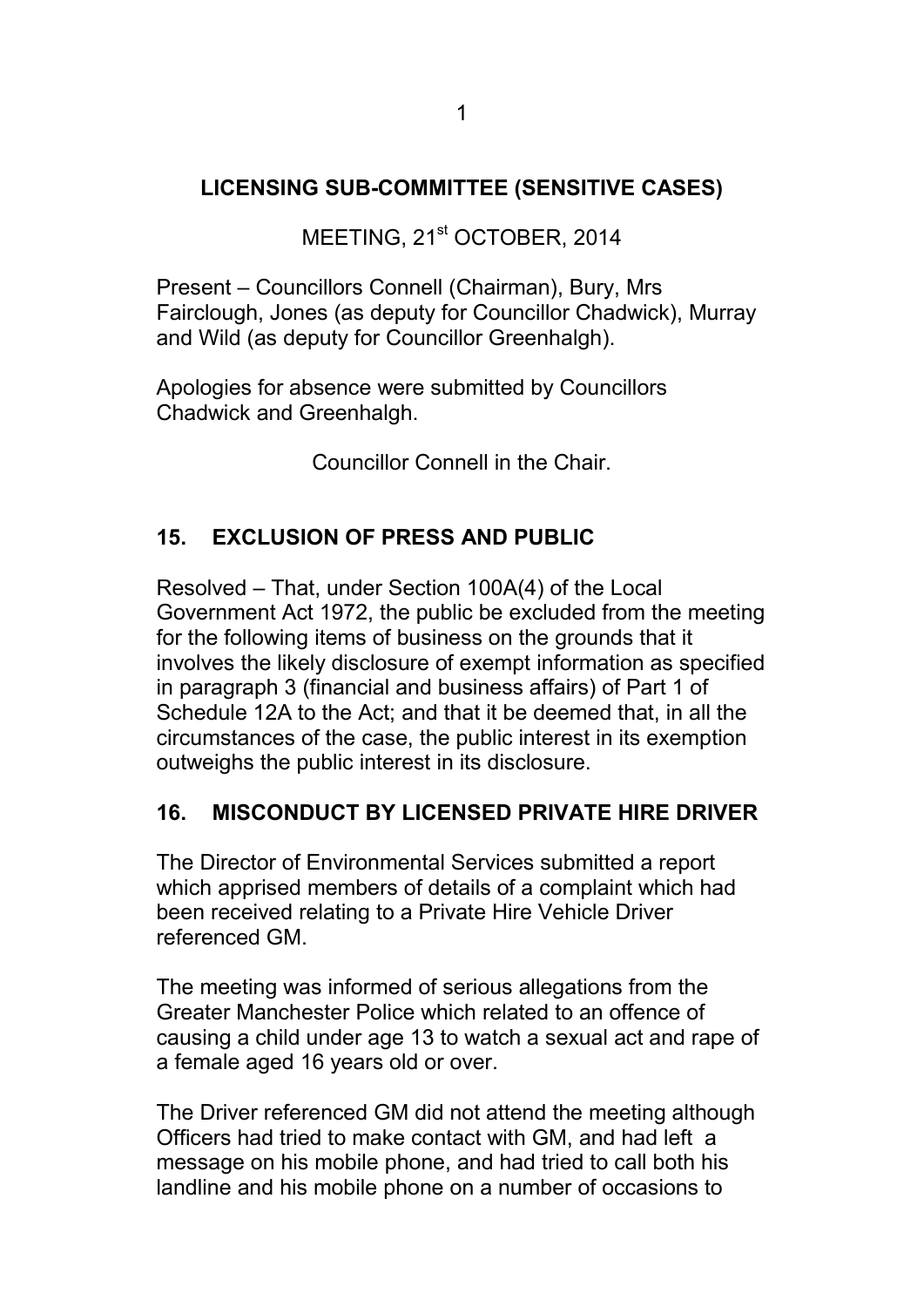inform him of the hearing and to give him an opportunity to attend the hearing and make representations.

The meeting heard representations both verbally and in written form from the Principal Licensing Officer.

The meeting gave careful consideration to all the evidence and the submissions made.

## **Resolved –**

That the licence to drive a private hire vehicle be revoked on the basis that the Sub-Committee is not satisfied that he is a fit and proper person to hold a licence at this time.

In coming to its decision the Sub-Committee was mindful of its duty to protect the public and following consideration of the Police information finds that on the balance of probabilities unacceptable serious sexual incidents did occur.

The allegations are very serious and include the rape of a female aged 16 years or over and of causing a child under the age of 13 to watch a sexual act.

Both the allegations relate to offences which are some of the most serious sexual offences.

Guidance in the Council's convictions policy states that applicants with convictions for these offences should expect their applications to be refused

It was noted by the Sub- Committee that one of the current conditions of GM's bail was not to have any unsupervised contact with any person under the age of 16.

In his work as a private hire driver, he would regularly operate in an unsupervised environment with young persons under the age of 18, and other vulnerable members of the community.

The Sub Committee's concern is for the safety of the public. The Sub Committee did not consider that the safety of the